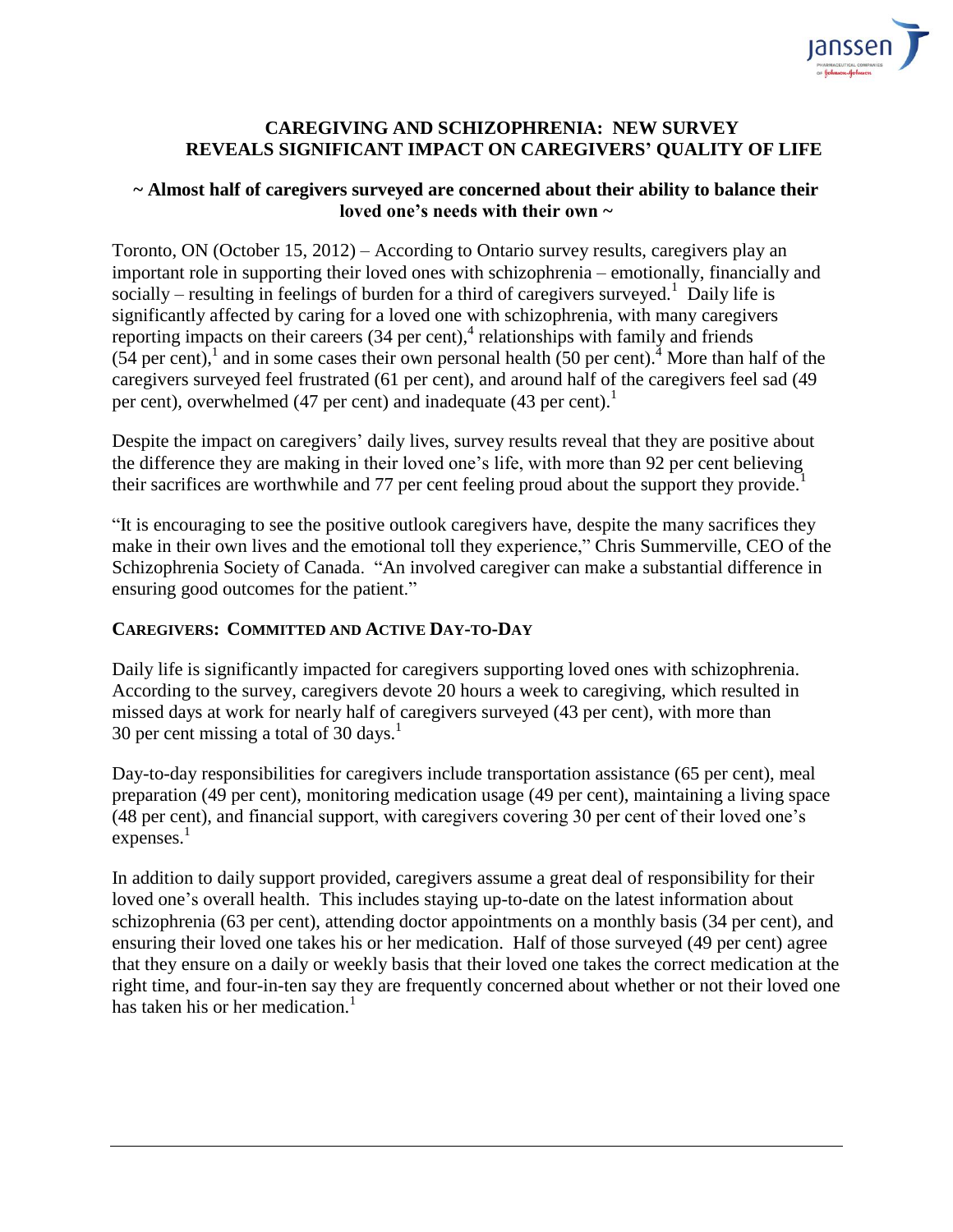

# **CARE SURVEY NEWS RELEASE/2**

"With a mental disorder like schizophrenia, caregivers often find themselves managing their loved one's treatment regimens," says Dr. Ruth Baruch, a Toronto psychiatrist. "There are different treatment options available, including some that can be administered less frequently, reducing the daily burden of making sure the patient is taking his or her medication properly. By engaging in open conversations with doctors about the burden of care, caregivers can effectively partner with doctors to ensure their loved one's schizophrenia is optimally managed, so that some of the burden can be reduced and quality of life can be improved for both the caregiver and patient."

### **WORKING TOGETHER FOR OPTIMAL MANAGEMENT**

Nearly 70 per cent of caregivers surveyed recognize the important role they play in overall patient recovery and nearly the same percentage feel that their loved one appreciates the support they provide. $<sup>1</sup>$ </sup>

"Recovery has different meanings for different people," says Mr. Summerville. "With schizophrenia, recovery is often about optimal management and learning how to live well with the condition. For those with schizophrenia and their loved ones, it's about self-determination, choice, hope and empowerment."

For Lesley Skelly, a caregiver in Toronto, optimal management is the end goal for everyone in the family. "Our family is in this together," says Lesley. "As a caregiver, I know I play a particularly important role in supporting my child and ensuring their schizophrenia is wellmanaged. It's a full-time job, but with the support of family and friends I am able to do it."

For more information and helpful resources for caregivers, visit [http://www.schizophrenia.ca/journey\\_to\\_recovery.php,](http://www.schizophrenia.ca/journey_to_recovery.php) to access the Schizophrenia Society of Canada's Guide to Assessment and Treatment.

### **ABOUT SCHIZOPHRENIA**

Schizophrenia is a chronic and serious disease of the brain. It is a psychotic disorder that interferes with a person's ability to think clearly, manage emotions, make decisions and relate to others.<sup>2</sup> The disease involves a loss of contact with reality, making it very difficult for a person to distinguish between what is real and what is not.<sup>2</sup> Schizophrenia impairs a person's ability to function to their potential when it is not treated.<sup>2</sup> In Ontario, 46,000 people have been diagnosed with schizophrenia.<sup>3</sup> Finding the right medication is one important aspect of symptom management, but other services are also needed in order to promote recovery. Rehabilitation strategies involving work, school and relationship goals are also essential and need to be addressed in creating a plan of care.<sup>2</sup>